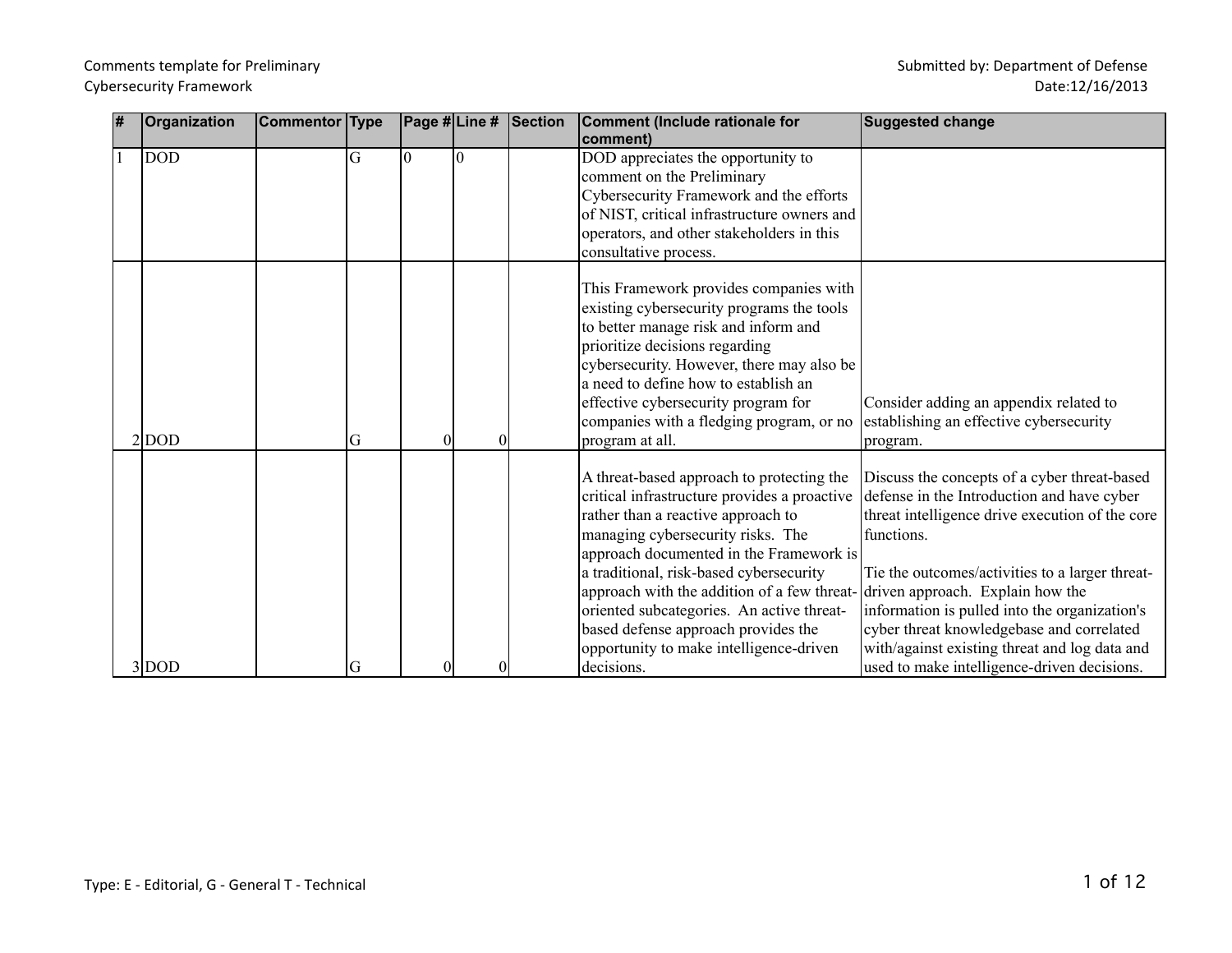#### Date:12/16/2013

| # | Organization | <b>Commentor Type</b> |   | Page # Line # |        | <b>Section</b> | <b>Comment (Include rationale for</b><br>comment)                                                                                                                     | <b>Suggested change</b>                                                                                                         |
|---|--------------|-----------------------|---|---------------|--------|----------------|-----------------------------------------------------------------------------------------------------------------------------------------------------------------------|---------------------------------------------------------------------------------------------------------------------------------|
|   |              |                       |   |               |        |                | Management of risk can be more effective<br>when each threat and potential impact is<br>considered prominently in the processes.                                      |                                                                                                                                 |
|   |              |                       |   |               |        |                | Rationale: A clear understanding of the<br>threats is also important to managing<br>cybersecurity risk. Generally, next revision<br>of document should address risk   |                                                                                                                                 |
|   | $4 $ DOD     |                       | G |               | 180-81 |                | management using a threat-based<br>approach.                                                                                                                          | Add "threats" to the sentence.                                                                                                  |
|   |              |                       |   |               |        |                | It is not clear what the larger systemic<br>risks inherent to critical infrastructure<br>means.                                                                       |                                                                                                                                 |
|   |              |                       |   |               |        |                | Rationale: This is the only time the word<br>systemic is used in the document.<br>Consider modifying the sentence with<br>additional text or removing the phrase that |                                                                                                                                 |
|   | $5 $ DOD     |                       |   |               | 186-87 |                | starts with while.                                                                                                                                                    | Define other larger systemic risk.<br>Recommend an appendix listing industries                                                  |
|   |              |                       |   |               |        |                |                                                                                                                                                                       | currently considered as "critical".<br>The document needs a feedback loop for<br>current or new organizations that believe they |
|   | 6 DOD        |                       | G |               | 65     |                | How does an industry know it is part of<br>l the "critical infrastructure"?                                                                                           | fit the "critical" definition so the govt can<br>ensure they are included in this effort.                                       |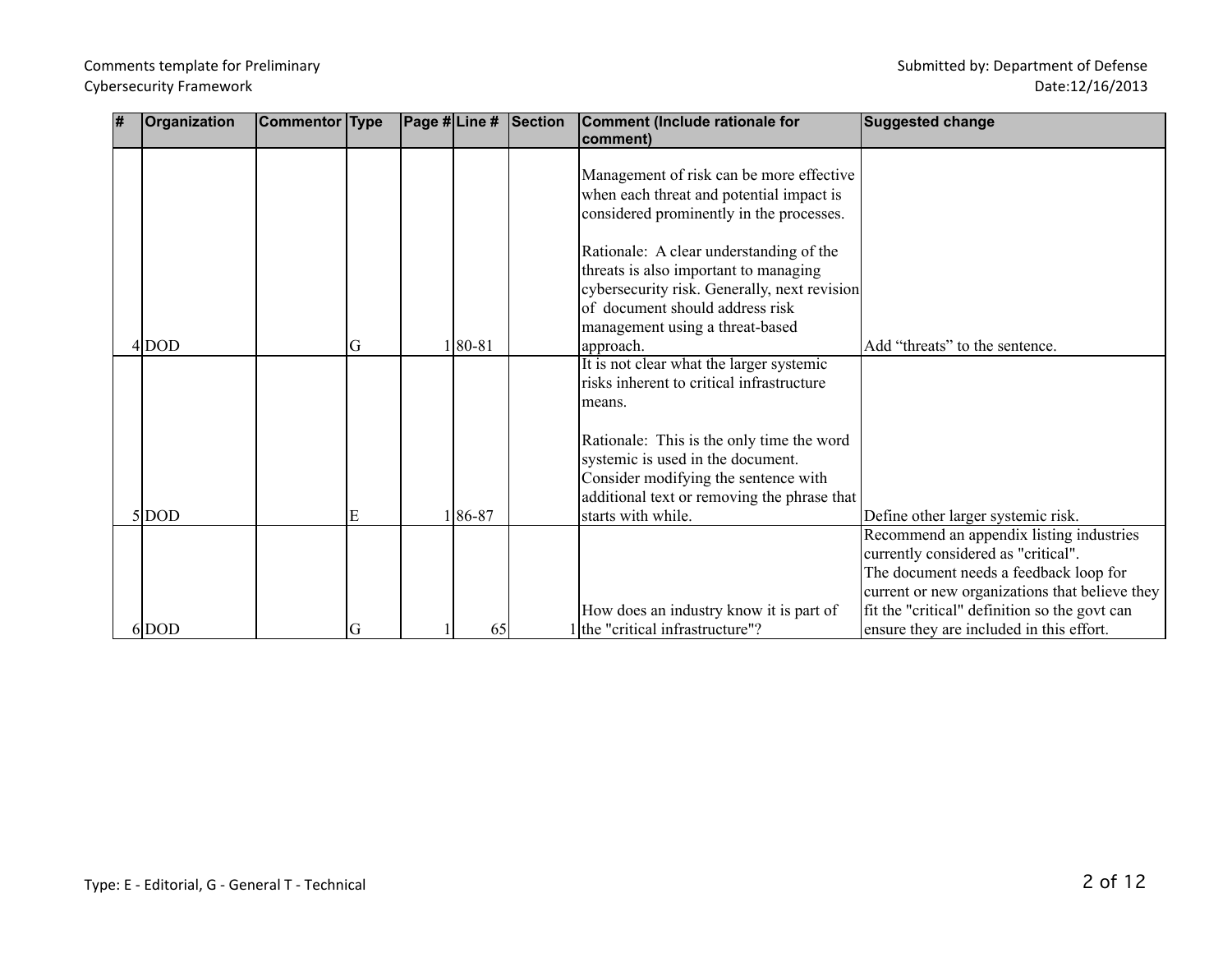| 1# | Organization          | <b>Commentor Type</b> |        |                    | Page #Line # Section | Comment (Include rationale for<br>comment)                                                                                                                                                                                                                                                                                                                                                                    | <b>Suggested change</b>                                                                                                                                                                                                                                                                                                                                                                        |
|----|-----------------------|-----------------------|--------|--------------------|----------------------|---------------------------------------------------------------------------------------------------------------------------------------------------------------------------------------------------------------------------------------------------------------------------------------------------------------------------------------------------------------------------------------------------------------|------------------------------------------------------------------------------------------------------------------------------------------------------------------------------------------------------------------------------------------------------------------------------------------------------------------------------------------------------------------------------------------------|
|    | $7$ DOD               |                       |        | 83                 |                      | The Framework does not address the<br>cybersecurity challenges of industries or<br>sectors as a whole, but is aimed at<br>securing an individual enterprise. The<br>Framework should address threat sharing,<br>which allows and encourages<br>organizations to address the cybersecurity<br>needs of their industry/sector and the<br>ecosystem of that industry/sector that they<br>collectively represent. | In the Introduction, discuss the concept of<br>organizations existing as part of an<br>industry/sector ecosystem and the need to<br>share information.<br>Add a function to the Framework, Orient, that<br>identifies the need to define an organization's<br>place within the ecosystem in relationship to<br>other organizations, or amend the Identify<br>function to include such content. |
|    |                       |                       |        |                    |                      |                                                                                                                                                                                                                                                                                                                                                                                                               |                                                                                                                                                                                                                                                                                                                                                                                                |
|    | $8 $ DOD              |                       |        | 70                 |                      | Organizations need to look beyond<br>compliance risk. In security and privacy,<br>the default tends to be a compliance risk<br>model, but that model can miss some of<br>the biggest risks an organization faces.                                                                                                                                                                                             | Add language that indicates privacy<br>compliance requirements are a "floor" not a<br>'ceiling," and that organizations must<br>determine how to identify privacy risks that<br>result in harm to individuals.                                                                                                                                                                                 |
|    |                       |                       |        |                    |                      | Management of risk can be more effective<br>when each threat and potential impact is<br>considered prominently in the risk<br>management process.<br>Rationale: A clear understanding of the<br>threats is also important to managing<br>cybersecurity risk. Generally, next<br>revision of document should address risk<br>management using a threat-based                                                   |                                                                                                                                                                                                                                                                                                                                                                                                |
|    | $9 $ DOD<br>$10 $ DOD |                       | G<br>G | $ 80-81$<br>195-99 |                      | approach.<br>Five purposes are given. It is unclear who<br>the target audience is, i.e. USG<br>Departments and Agencies, the Private<br>Sector, or other partners. Further it is not<br>clear whether this document is<br>prescriptive, directive, or suggested.                                                                                                                                              | Add "threats" to the sentence.<br>Identify target audience, legal mandate for<br>this framework and legal standing of<br>document (i.e.public law, the EO itself, etc.)                                                                                                                                                                                                                        |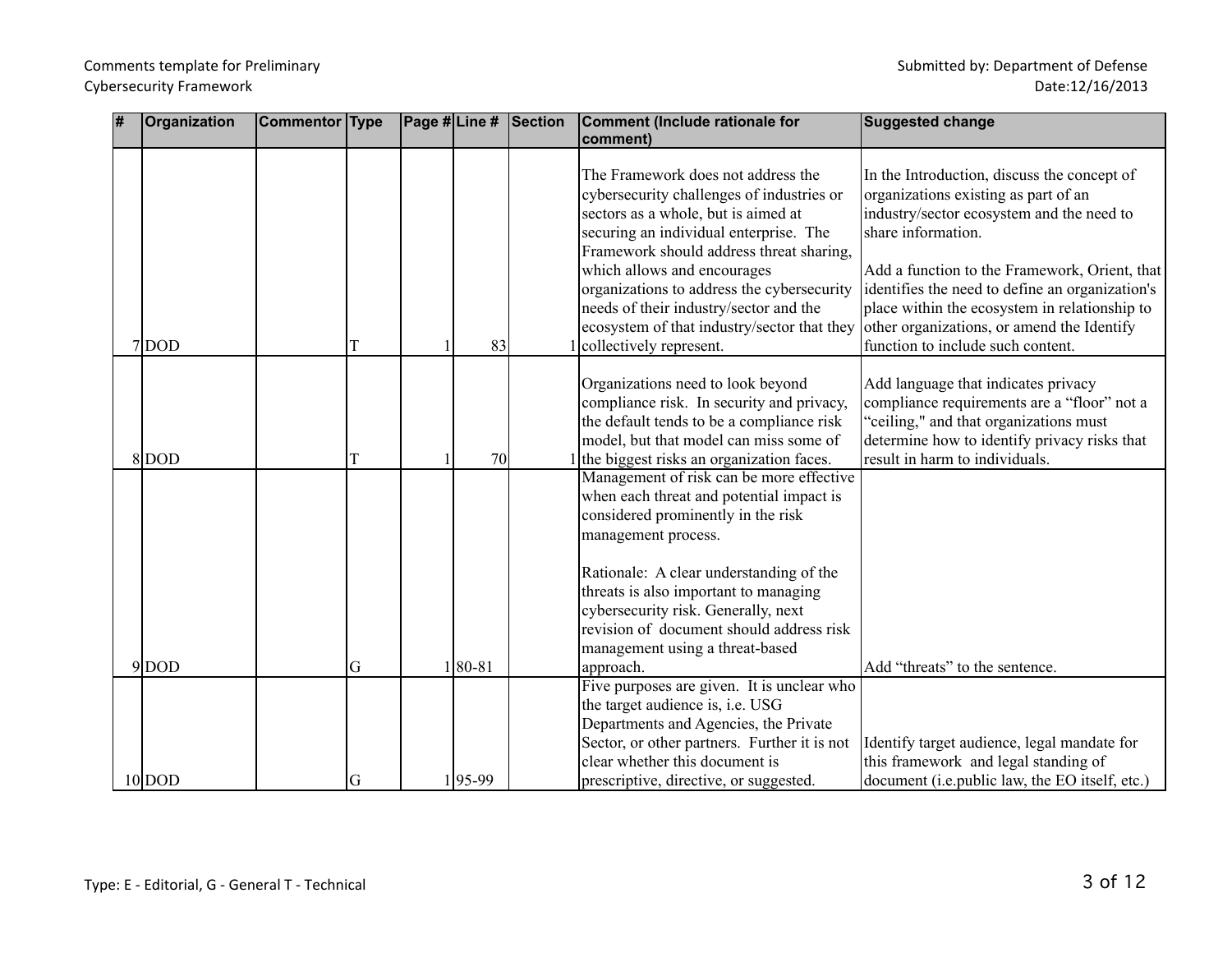| # | Organization | Commentor Type |   |         | Page #Line # Section | Comment (Include rationale for<br>comment)         | <b>Suggested change</b>                         |
|---|--------------|----------------|---|---------|----------------------|----------------------------------------------------|-------------------------------------------------|
|   |              |                |   |         |                      | The Framework is structured for top down           |                                                 |
|   |              |                |   |         |                      | risk management.                                   |                                                 |
|   |              |                |   |         |                      | Rationale: As a process, risk management           |                                                 |
|   |              |                |   |         |                      | works better as a holistic process of              |                                                 |
|   |              |                |   |         |                      | organizational behavior that includes              |                                                 |
|   |              |                |   | $117-$  |                      | engagement at all levels, where risk is            | Consider major revision to this section to      |
|   |              |                |   | 118, et |                      | addressed and validated above, below,              | more tightly couple risk and consequences at    |
|   | $11 $ DOD    |                | G | 2 al    |                      | across, and within the organization.               | all organizational levels.                      |
|   |              |                |   |         |                      | Mention dependencies in this paragraph.            |                                                 |
|   |              |                |   |         |                      | Rationale: In addition to the earlier              |                                                 |
|   |              |                |   |         |                      | comment recommending changing the                  |                                                 |
|   |              |                |   |         |                      | framework to a threat-centric approach to          |                                                 |
|   |              |                |   |         |                      | risk management in next revision, the              |                                                 |
|   |              |                |   |         |                      | common understanding of system and                 |                                                 |
|   |              |                |   | 180-    |                      | inter-system dependencies varies widely            | Add the word dependencies between               |
|   | $12 $ DOD    |                |   | 3 183   |                      | as well.                                           | "resources" and "risk tolerances".              |
|   |              |                |   |         |                      | The framework functions are useful for             |                                                 |
|   |              |                |   |         |                      | establishing the baseline risk management          |                                                 |
|   |              |                |   |         |                      | methodology at the lowest implementation           |                                                 |
|   |              |                |   |         |                      | tiers, but lack the robustness necessary to        |                                                 |
|   |              |                |   |         |                      | achieve Tier 3 or Tier 4 implementation<br>levels. |                                                 |
|   |              |                |   |         |                      |                                                    |                                                 |
|   |              |                |   |         |                      | Rationale: For computer security                   |                                                 |
|   |              |                |   |         |                      | professionals, these labels make sense, but        |                                                 |
|   |              |                |   |         |                      | others may lack meaningful context that            |                                                 |
|   |              |                |   |         |                      | will be necessary to realize the                   |                                                 |
|   |              |                |   |         |                      | "organization-wide approach to manage              | Consider adding business system processes       |
|   |              |                |   |         |                      | cybersecurity risk". Ultimately, the goal          | and operational functions necessary to          |
|   |              |                |   |         |                      | needs to be to provide the protections             | delineate and address the day-to-day strategic  |
|   |              |                |   | $212 -$ |                      | necessary to improve and assure critical           | management of risk posture at all levels in the |
|   | $13 $ DOD    |                | G | 5213    |                      | infrastructure.                                    | organization.                                   |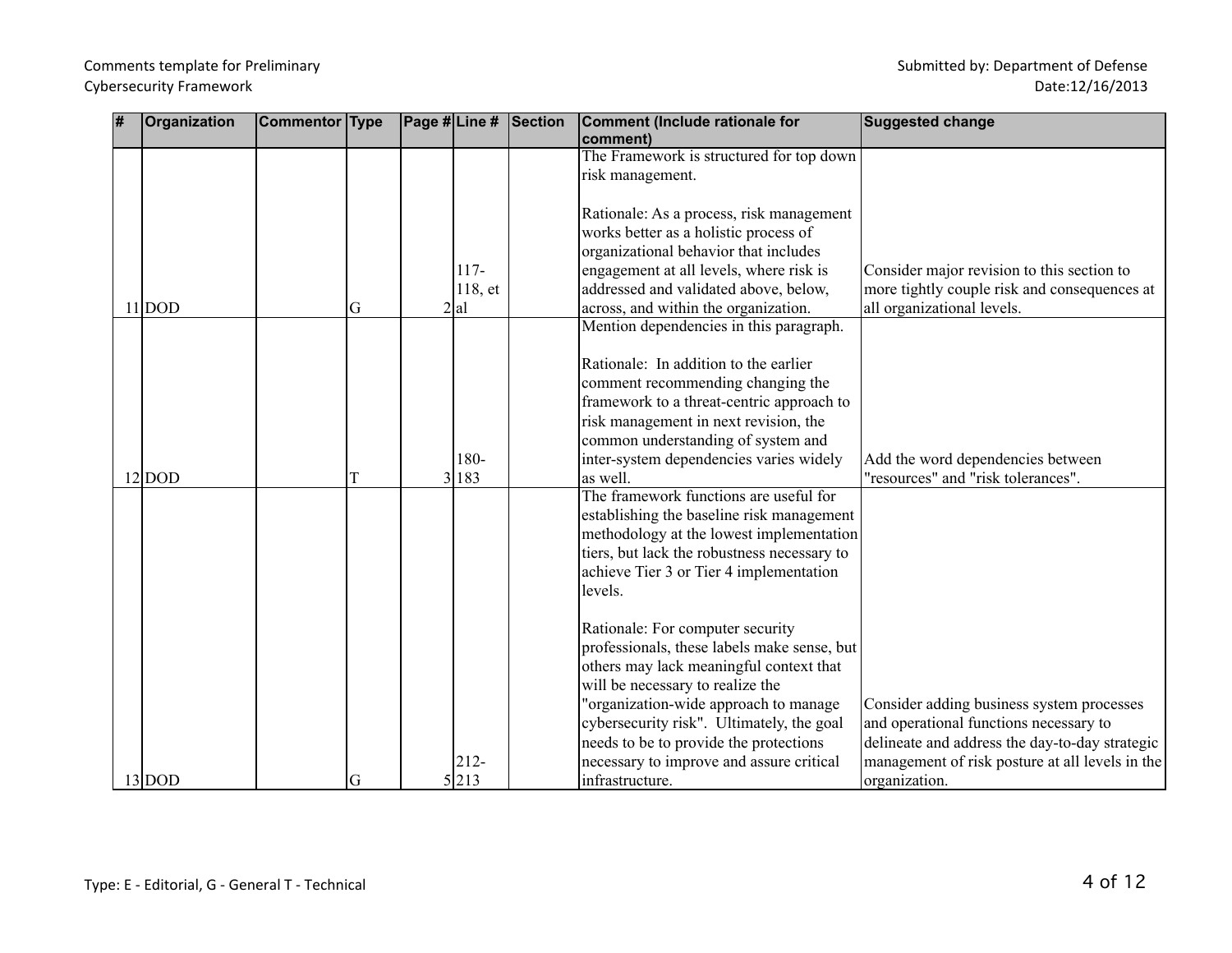| 7 | Organization | Commentor Type |  |                  | Page # $\vert$ Line # $\vert$ Section | Comment (Include rationale for                                                                                                                                                                                                                                                                                                                                                                                                                           | <b>Suggested change</b>                                                                        |
|---|--------------|----------------|--|------------------|---------------------------------------|----------------------------------------------------------------------------------------------------------------------------------------------------------------------------------------------------------------------------------------------------------------------------------------------------------------------------------------------------------------------------------------------------------------------------------------------------------|------------------------------------------------------------------------------------------------|
|   |              |                |  |                  |                                       | comment)                                                                                                                                                                                                                                                                                                                                                                                                                                                 |                                                                                                |
|   |              |                |  |                  |                                       | The Framework core should address<br>resiliency separate from the Respond and<br>Recover functions. While the respond and<br>recovery functions are important, they<br>focus on managing communications about<br>the event and returning the organization to<br>its original capability. Resiliency should<br>focus on allowing an organization to<br>continue to operate in spite of any cyber<br>incidents.<br>The description of Recover assumes that | Add a function to the Framework, Withstand,<br>that identifies the needs of an organization to |
|   |              |                |  |                  |                                       | one is recovering from a loss of service                                                                                                                                                                                                                                                                                                                                                                                                                 | adapt to evolving threats and continue                                                         |
|   |              |                |  |                  |                                       | due to an incident, but a successful                                                                                                                                                                                                                                                                                                                                                                                                                     | fulfilling mission essential functions                                                         |
|   |              |                |  |                  |                                       | incident need not equate to loss of<br>services, simply a penetration of the                                                                                                                                                                                                                                                                                                                                                                             | throughout periods of degradation that affect<br>an organization's own operations or that of   |
|   | $14 $ DOD    |                |  | 212              |                                       | 2.1 perimeter.                                                                                                                                                                                                                                                                                                                                                                                                                                           | their external stakeholders.                                                                   |
|   |              |                |  |                  |                                       | The framework needs to expand on the<br>training, planning, and exercises in more<br>detail.                                                                                                                                                                                                                                                                                                                                                             |                                                                                                |
|   |              |                |  |                  |                                       | Rationale: Exercises within any function<br>or business process are necessary in the<br>formative stages of risk management. All<br>of the business processes, not just those in<br>cybersecurity, must be validated in order<br>to assure a reliable and resilient                                                                                                                                                                                      | Incorporate notion of organizational level<br>exercises across business functions to include   |
|   | $15 $ DOD    |                |  | $221 -$<br>6 223 |                                       | cybersecurity posture.                                                                                                                                                                                                                                                                                                                                                                                                                                   | cybersecurity, not just for cybersecurity.                                                     |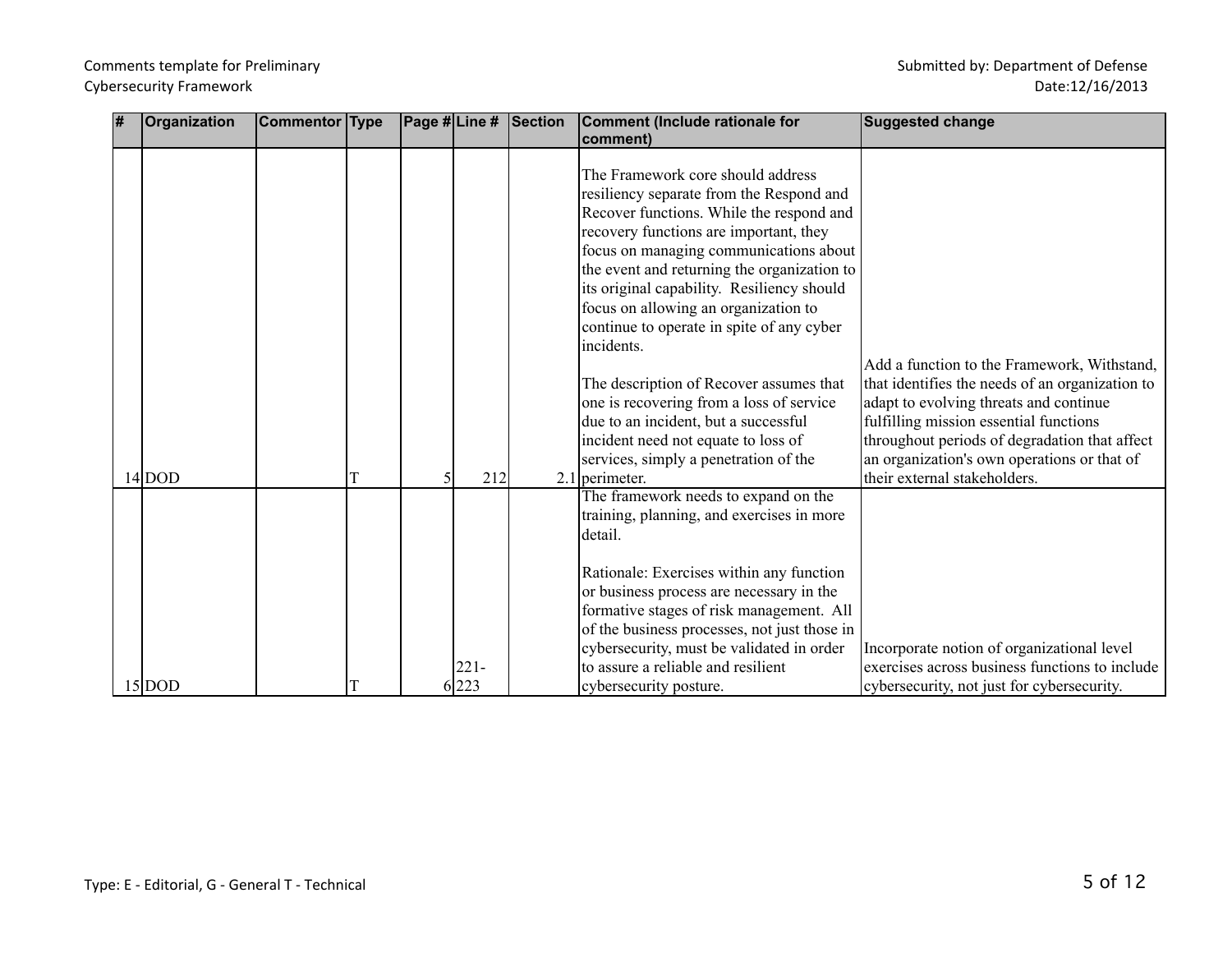| # | Organization | Commentor Type |   |   |                          | Page #Line # Section      | Comment (Include rationale for<br>comment)                                                                                                                                                                                                                                                                                  | <b>Suggested change</b>                                                                                                                                                                                                                                                                                 |
|---|--------------|----------------|---|---|--------------------------|---------------------------|-----------------------------------------------------------------------------------------------------------------------------------------------------------------------------------------------------------------------------------------------------------------------------------------------------------------------------|---------------------------------------------------------------------------------------------------------------------------------------------------------------------------------------------------------------------------------------------------------------------------------------------------------|
|   |              |                |   |   |                          |                           | The framework should incorporate<br>identification of dependencies specifically.                                                                                                                                                                                                                                            |                                                                                                                                                                                                                                                                                                         |
|   | $16 $ DOD    |                |   |   | $243-$<br>6 251          |                           | Rationale: Determining the mission<br>essential functions and their dependencies<br>is difficult. The hardest task is the<br>prioritization, and only with<br>comprehensive evaluation and exercise<br>can this be successful. It is easier to do<br>this early and often in the risk<br>management implementation process. | Revise the document to address locating and<br>understanding all of the mission essential<br>functions and their dependencies. A process to<br>conduct and validate the prioritization should<br>also be discussed and incorporated into the<br>framework.                                              |
|   | $17 $ DOD    |                | G | 6 |                          | $2.1$ and<br>224 Glossary | The description and use of the terms<br>category and subcategory are not<br>consistent between their description on<br>page 6 and their definitions in the<br>glossary. In addition, the relationship<br>between categories/subcategories and<br>outcomes or activities is not clear.                                       | Clarify the terms category, subcategory,<br>outcome, and activities and their relationship.                                                                                                                                                                                                             |
|   | $18$ DOD     |                | G |   | Fig 3<br>$318 -$<br>9319 |                           | Fig 3 brings together and details what<br>have been abstract concepts and provides<br>a good picture of the communications<br>$2.3 317$ ).                                                                                                                                                                                  | Figure 3 should be more clearly explained.<br>There are 7 icons with titles/info - each of<br>plan, but Fig 3 is not adequately supported these should be discussed in more detail so<br>by the preceding lines of explanation (310-<br>that the reader can relate it to activities they<br>understand. |
|   | $19 $ DOD    |                |   |   | $322 -$<br>9323          |                           | Use of "Tiers" with two different<br>meanings is confusing. In Sec 1.1, page 2,<br>lines 111-112, Tiers are: Core, Profile,<br>and Implementation Tiers.<br>In Section 2.4 Tiers are: Partial (Tier 1)<br>2.4 through Adaptive (Tier 4).                                                                                    | Recommend changing "Tiers" in section 1.1<br>to "Steps" or "Parts" to reduce confusion.                                                                                                                                                                                                                 |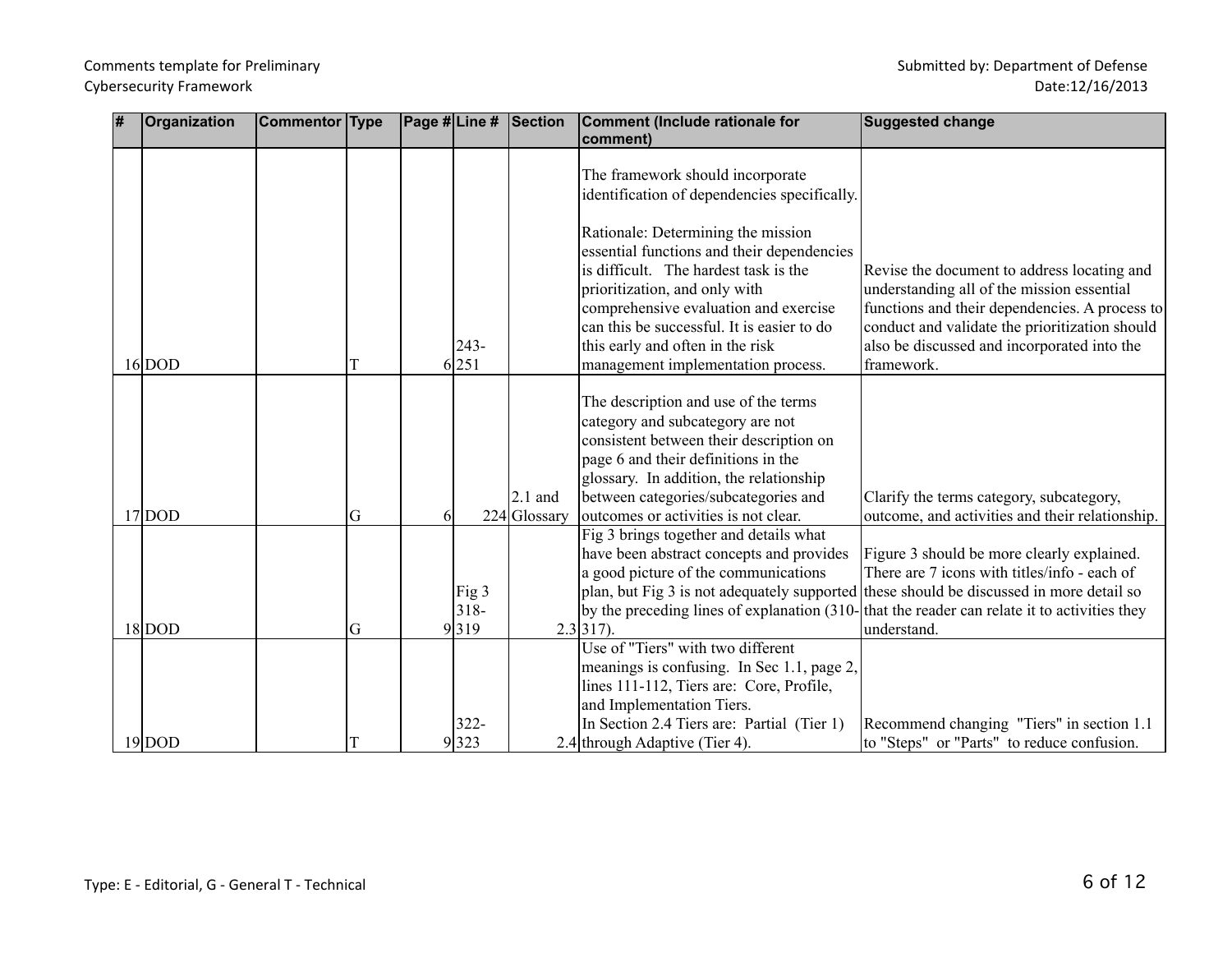| 1# | Organization | <b>Commentor Type</b> |   |      |        | Page #Line # Section | Comment (Include rationale for               | <b>Suggested change</b>                                                    |
|----|--------------|-----------------------|---|------|--------|----------------------|----------------------------------------------|----------------------------------------------------------------------------|
|    |              |                       |   |      |        |                      | comment)                                     |                                                                            |
|    |              |                       |   |      |        |                      | The Framework needs to provide, or at        |                                                                            |
|    |              |                       |   |      |        |                      | least reference, a preferred standard        |                                                                            |
|    |              |                       |   |      |        |                      | against which to compare how an              |                                                                            |
|    |              |                       |   |      |        |                      | organization stacks up against a known,      |                                                                            |
|    |              |                       |   |      |        |                      | acceptable standard. The NIST SP 800         |                                                                            |
|    |              |                       |   |      |        |                      | documents would be ideal, because they       |                                                                            |
|    |              |                       |   |      | 404-   |                      | are widely used internationally and          | Recommend tying this Framework more                                        |
|    | $20 $ DOD    |                       | G |      | 11 406 |                      | $3.1$ amongst the private sector.            | closely with NIST SP 800 documents.                                        |
|    |              |                       |   |      |        |                      |                                              | Recommend adding content to explain:                                       |
|    |              |                       |   |      |        |                      |                                              | - What roles are typically involved with each                              |
|    |              |                       |   |      |        |                      |                                              | step?                                                                      |
|    |              |                       |   |      |        |                      |                                              | - What type of documentation usually results                               |
|    |              |                       |   |      |        |                      |                                              | from each step?                                                            |
|    |              |                       |   |      |        |                      |                                              | Examples/case studies/more detail. We                                      |
|    |              |                       |   |      |        |                      |                                              | should identify activities, documentation                                  |
|    |              |                       |   |      |        |                      |                                              | (such as cybersecurity strategy), what roles                               |
|    |              |                       |   |      |        |                      |                                              | are involved, and examples/case studies that<br>show what this looks like. |
|    |              |                       |   |      | 409-   |                      |                                              |                                                                            |
|    | $21 $ DOD    |                       |   |      | 11 436 | 3.2                  | Need more specificity in this section.       | - How do companies determine their risk                                    |
|    |              |                       |   |      |        |                      |                                              | tolerance, or what risks are out there?                                    |
|    |              |                       |   |      |        |                      | SA-12 is the control focused on supply       |                                                                            |
|    |              |                       |   |      | ID.BE- |                      | chain, it should be included in this list of |                                                                            |
|    | $22 $ DOD    |                       |   | 14 1 |        | Table 1              | references.                                  | Include SA-12.                                                             |
|    |              |                       |   |      |        |                      | Reconsider the selection of controls         |                                                                            |
|    |              |                       |   |      |        |                      | mapped to this topic. Most of the controls   |                                                                            |
|    |              |                       |   |      |        |                      | cited included the word "critical"           | Include CP-2.                                                              |
|    |              |                       |   |      |        |                      | somewhere in the control or supplemental     | Reconsider: CP-8, PE-9, PE-10, PE-11, PE-                                  |
|    |              |                       |   |      | ID.BE- |                      | guidance, but they do not all relate to the  | 12, PE-14.                                                                 |
|    | $23 $ DOD    |                       | T | 14 4 |        | Table 1              | cited subcategory.                           | These controls appear questionable.                                        |
|    |              |                       |   |      |        |                      | AC-19 is for mobile devices, AC-20 is        |                                                                            |
|    |              |                       |   |      |        |                      | related to external providers. Neither is    |                                                                            |
|    |              |                       |   |      | PR.AC- |                      | relevant to remote access, which is the      |                                                                            |
|    | $24 $ DOD    |                       | T | 17 3 |        | Table 1              | topic of this subcategory.                   | Remove AC-19 and 20.                                                       |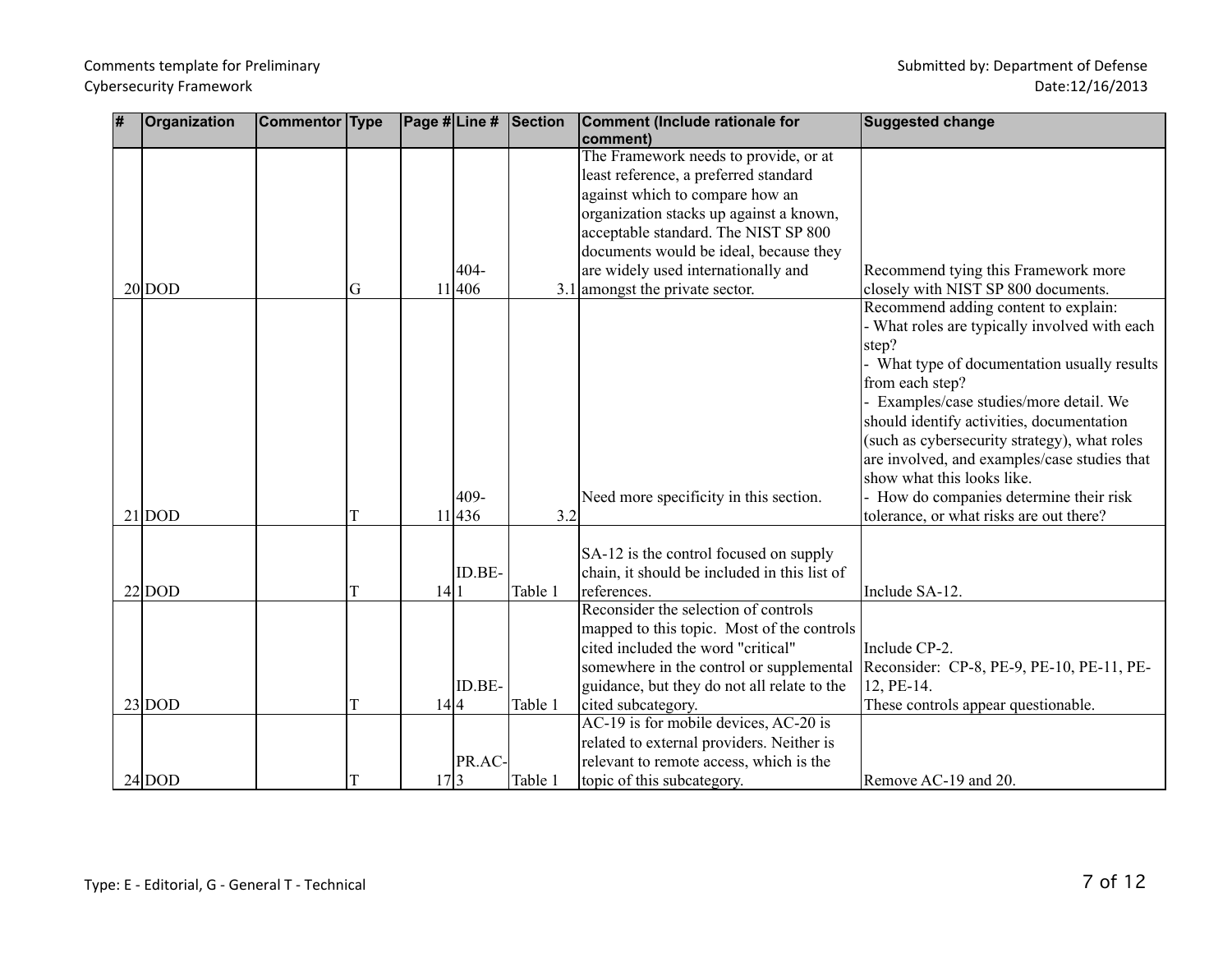| # | Organization | Commentor Type |    |                 |         | Page #Line # Section | Comment (Include rationale for<br>comment)                                                                                                                                                                                    | <b>Suggested change</b>                                                                                                                                                                                                                                                                       |
|---|--------------|----------------|----|-----------------|---------|----------------------|-------------------------------------------------------------------------------------------------------------------------------------------------------------------------------------------------------------------------------|-----------------------------------------------------------------------------------------------------------------------------------------------------------------------------------------------------------------------------------------------------------------------------------------------|
|   |              |                |    |                 | PR.AC-  |                      | AC-4 is information flow largely designed<br>for cross domain systems. Therefore, it is<br>not relevant to this topic. AC-16 is<br>security attributes, only marginally related                                               |                                                                                                                                                                                                                                                                                               |
|   | $25 $ DOD    |                |    | 17 4            |         | Table 1              | to this topic.                                                                                                                                                                                                                | Remove AC-4 and AC-16.                                                                                                                                                                                                                                                                        |
|   |              |                |    |                 | PR.AC-  |                      | SC-8 deals with transmission                                                                                                                                                                                                  |                                                                                                                                                                                                                                                                                               |
|   | $26 $ DOD    |                |    | 17 5            |         | Table 1              | confidentiality and integrity.                                                                                                                                                                                                | Include SC-8.                                                                                                                                                                                                                                                                                 |
|   | $27 $ DOD    |                |    | 18 2            | PD.DS-  | Table 1              | SA-3 address the SDLC, which is closely<br>linked to the topic of this subcategory.                                                                                                                                           | Include SA-3.                                                                                                                                                                                                                                                                                 |
|   | $28 $ DOD    |                | T  | 19 <sub>5</sub> | PR.DS-  | Table 1              | The focus of AU-13 is unauthorized<br>disclosure/exfiltration. PE-3 has a control<br>extension that deals with unauthorized<br>exfiltration. Both appear to be appropriate<br>to this subcategory.                            | Include PE-3 and AU-13.                                                                                                                                                                                                                                                                       |
|   | $29 $ DOD    |                | T  |                 | $21$ PR | Table 1              | ID.RA-1 States. While the need to identify<br>and document vulnerabilities is specified<br>in the Identify function (ID.RA-1), the<br>need to address the identified<br>vulnerabilities is absent in the Protect<br>function. | Add a subcategory in the Protect, Protective<br>Technology section that addresses the<br>identified vulnerabilities (e.g., patching).<br>Review the SC and SI families for possible<br>security control mappings.                                                                             |
|   | $30 $ DOD    |                | T  | 21 4            | PR.PT-  | Table 1              | SC-8 deals with transmission<br>confidentiality and integrity.                                                                                                                                                                | Include SC-8.                                                                                                                                                                                                                                                                                 |
|   | $31 $ DOD    |                | lG | 24              |         | Table 1              | There is inconsistent terminology used<br>within the Response Function (cyber<br>"event" and "incident"). Response<br>Planning and Communication talk about<br>events while Analysis and Mitigation<br>speak to incidents.    | Recommend making clear the distinction<br>between event (more generic) and incident (a<br>breach/compromise has occurred, which<br>requires specific containment/response<br>activities). Both are of interest and should be<br>a source of cyber threat information for the<br>organization. |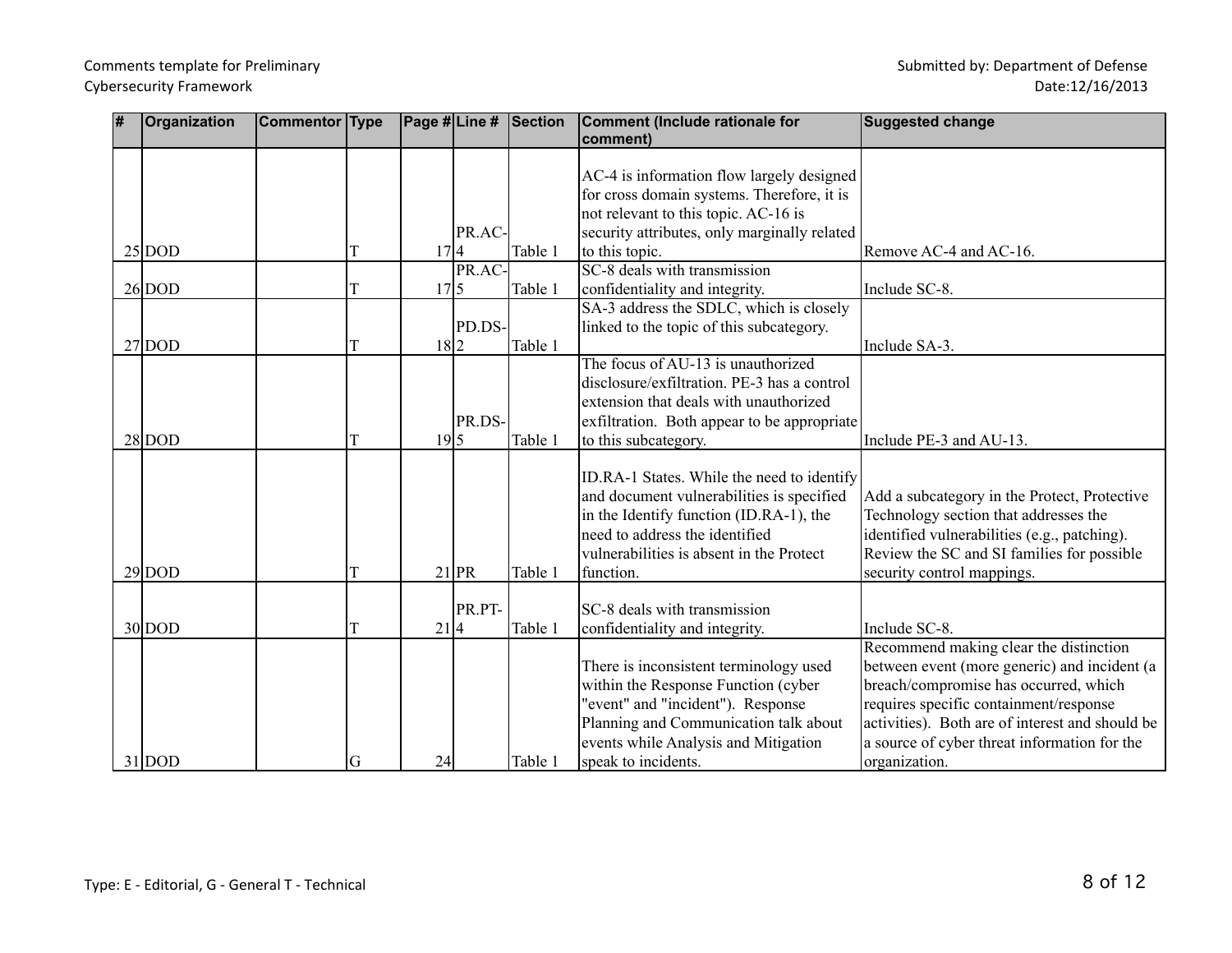| # | Organization | Commentor Type |   |      |         | $ \textsf{Page H} \textsf{Line H} \textsf{Section} $ | Comment (Include rationale for                                                        | <b>Suggested change</b>                       |
|---|--------------|----------------|---|------|---------|------------------------------------------------------|---------------------------------------------------------------------------------------|-----------------------------------------------|
|   |              |                |   |      |         |                                                      | comment)                                                                              |                                               |
|   |              |                |   |      |         |                                                      | AC-4, SC-3, and SC-7 all deal with                                                    |                                               |
|   |              |                |   |      |         |                                                      | controlling the flows of data, containment,                                           |                                               |
|   |              |                |   |      | RS.MI-  |                                                      | and segmentation. These are all means of                                              |                                               |
|   | $32 $ DOD    |                | T | 25 1 |         | Table 1                                              | containing an incident.                                                               | Include AC-4, SC-3, and SC-7.                 |
|   |              |                |   |      |         |                                                      | Should also include in the references                                                 |                                               |
|   |              |                |   |      |         | Appen A,                                             | section 800-53A - this doc shows how to                                               |                                               |
|   |              |                |   |      |         |                                                      | Informati assess what has been implemented through Recommend including 800-53A in the |                                               |
|   |              |                |   |      |         | ve                                                   | 800-53. Note that Append B, Table 3 uses references section. Anywhere 800-53 is       |                                               |
|   |              |                |   |      |         |                                                      | Reference strictly SP 800 series controls as                                          | mentioned in Appen A, 800-53A should be       |
|   | $33 $ DOD    |                | G | 26   | $469$ s |                                                      | references.                                                                           | listed as well.                               |
|   |              |                |   |      |         |                                                      | Unique identifiers have already been                                                  |                                               |
|   |              |                |   |      |         |                                                      | defined in Table 1. The definitions in                                                |                                               |
|   |              |                |   |      |         | Appen A,                                             | Table 1 are much clearer than this stand                                              | Recommend deleting lines 478-484 and Table    |
|   | $34 $ DOD    |                | G | 27   |         | 484 Table 2.                                         | alone table 2.                                                                        | 2 as duplicative.                             |
|   |              |                |   |      |         |                                                      |                                                                                       | Recommend consider adding:                    |
|   |              |                |   |      |         |                                                      |                                                                                       | Removable media                               |
|   |              |                |   |      |         |                                                      |                                                                                       | Mobile devices                                |
|   |              |                |   |      |         |                                                      |                                                                                       | Insider threat                                |
|   |              |                |   |      | 500-    |                                                      | Consider adding some current pressing                                                 | <b>Identify Management</b>                    |
|   | $35 $ DOD    |                | G |      | 35 508  | App C                                                | issues that need to be addressed.                                                     | New technologies                              |
|   |              |                |   |      |         |                                                      | NIST security controls are mapped and                                                 | Recommend emphasizing in this section that    |
|   |              |                |   |      |         |                                                      | considerate of ISO/IEC 15408 standards                                                | being aligned internationally doesn't prevent |
|   | $36 $ DOD    |                | T | 38   |         | 597 C.6                                              | already.                                                                              | entities from using NIST security controls.   |
|   |              |                |   |      |         |                                                      |                                                                                       | This section should note that NIST SP 800-    |
|   |              |                |   |      |         |                                                      | Distinguishing between necessary and                                                  | 53, Appendix J. does serve as a roadmap for   |
|   |              |                |   |      |         |                                                      | unnecessary is an organization by                                                     | organizations to use in identifying and       |
|   |              |                |   |      |         |                                                      | organization determination. A roadmap to                                              | implementing privacy controls concerning the  |
|   |              |                |   |      | $622 -$ |                                                      | assist organizations exists in Appendix J                                             | entire life cycle of PII, whether in paper or |
|   | $37 $ DOD    |                | G |      | 38 623  | C.7                                                  | of 800-53.                                                                            | electronic form.                              |
|   |              |                |   |      |         |                                                      |                                                                                       | Recommend reviewing and referencing NIST      |
|   |              |                |   |      |         |                                                      |                                                                                       | SP 800-161 SCRM Practices, the draft of       |
|   |              |                |   |      |         |                                                      | SCRM has been addressed by NIST, so it                                                | which was released for public comment         |
|   | $38 $ DOD    |                | G | 38   |         | 633 C.8                                              | is more than an emerging discipline.                                                  | 8/2013.                                       |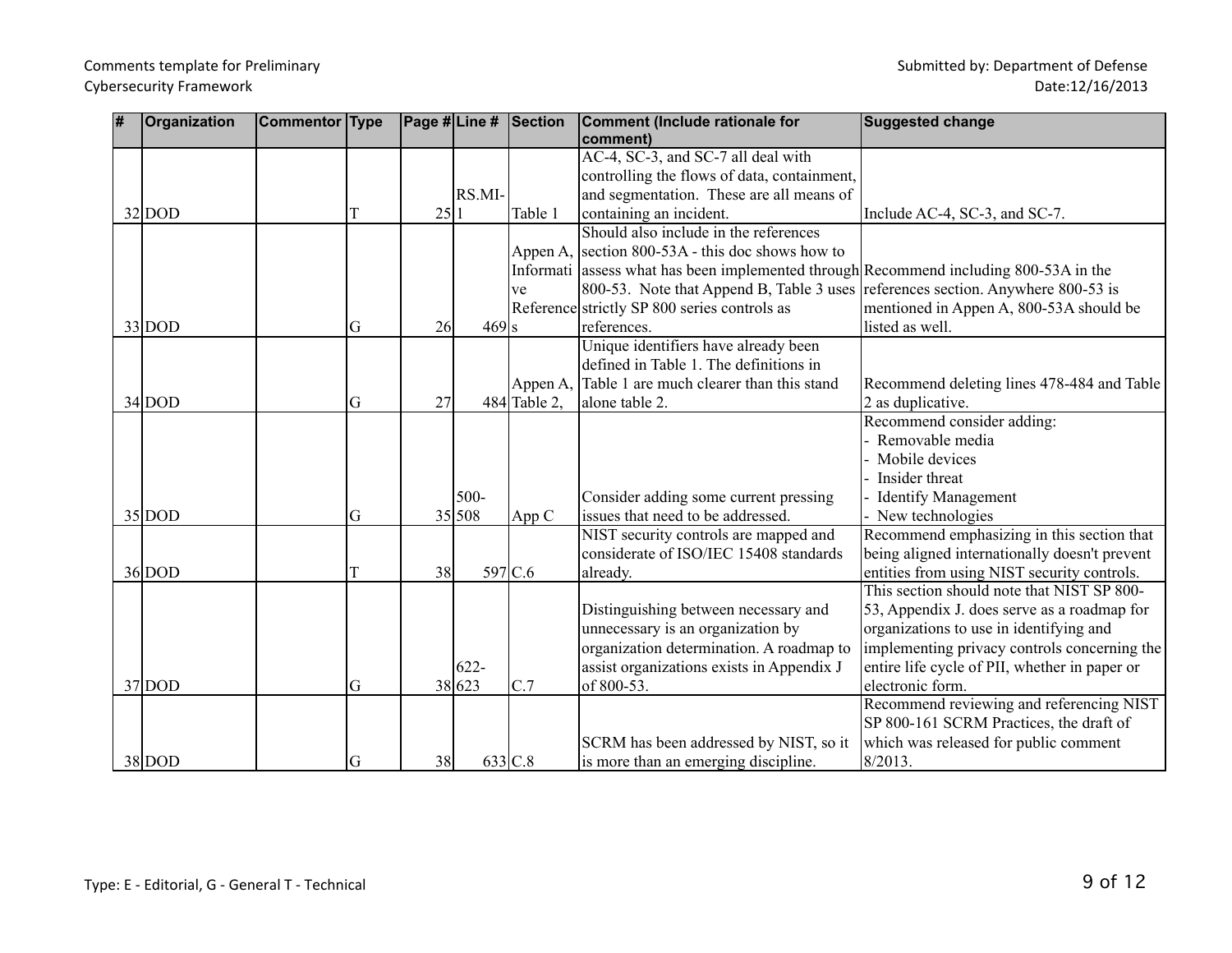| # | Organization | Commentor Type |   |         |      | Page # Line # Section | Comment (Include rationale for                 | <b>Suggested change</b>                                                                     |
|---|--------------|----------------|---|---------|------|-----------------------|------------------------------------------------|---------------------------------------------------------------------------------------------|
|   |              |                |   |         |      |                       | comment)                                       | Highly recommend providing references for                                                   |
|   |              |                |   |         |      |                       | Need to ensure that all definitions are        | all terms in order to establish validity of                                                 |
|   |              |                |   |         |      |                       | properly referenced with common                | definitions. If term is used only in this                                                   |
|   | $39 $ DOD    |                | G | 42      |      | $686$ Appen E         | taxonomy.                                      | document, make a statement to that effect.                                                  |
|   |              |                |   |         |      |                       |                                                | Recommended definition of cybersecurity as<br>defined in National Security Presidential     |
|   |              |                |   |         |      |                       |                                                | Directive-54/Homeland Security Presidential                                                 |
|   |              |                |   |         |      |                       |                                                | Directive-23: "Prevention of damage to,                                                     |
|   |              |                |   |         |      |                       |                                                | protection of, and restoration of computers,<br>electronic communications systems,          |
|   |              |                |   |         |      |                       |                                                | electronic communications services, wire                                                    |
|   |              |                |   |         |      |                       |                                                | communication, and electronic                                                               |
|   |              |                |   |         |      |                       |                                                | communication, including information                                                        |
|   |              |                |   |         |      |                       |                                                | Include a definition of cybersecurity in the contained therein, to ensure its availability, |
|   |              |                |   |         |      |                       | Glossary. This term is used frequently         | integrity, authentication, confidentiality, and                                             |
|   | $40 $ DOD    |                | G | 42      |      | 686 Glossary          | without a consistent definition.               | nonrepudiation."                                                                            |
|   |              |                |   |         |      |                       | Profiles can be useful, but they generally     |                                                                                             |
|   |              |                |   |         |      |                       | lack the requisite flexibility to address risk |                                                                                             |
|   |              |                |   |         |      |                       | in large, complex and/or mission-essential     |                                                                                             |
|   |              |                |   |         |      |                       | systems.                                       |                                                                                             |
|   |              |                |   |         |      |                       | Rationale: Applying profiles to systems        |                                                                                             |
|   |              |                |   |         |      |                       | that are not understood well or change         |                                                                                             |
|   |              |                |   |         |      |                       | more rapidly than the pace of risk             |                                                                                             |
|   |              |                |   |         |      |                       | management processes can result in             |                                                                                             |
|   |              |                |   |         |      |                       | scenarios where the risk posture of the        |                                                                                             |
|   |              |                |   |         |      |                       | system is misaligned or left vulnerable to     | Consider major revision in future releases to                                               |
|   |              |                |   |         | 140- |                       | threats that do not apply to the profile       | go beyond the baseline level and develop a                                                  |
|   | $41 $ DOD    |                |   | $2 - 3$ | 149  |                       | applied.                                       | robust technical basis.                                                                     |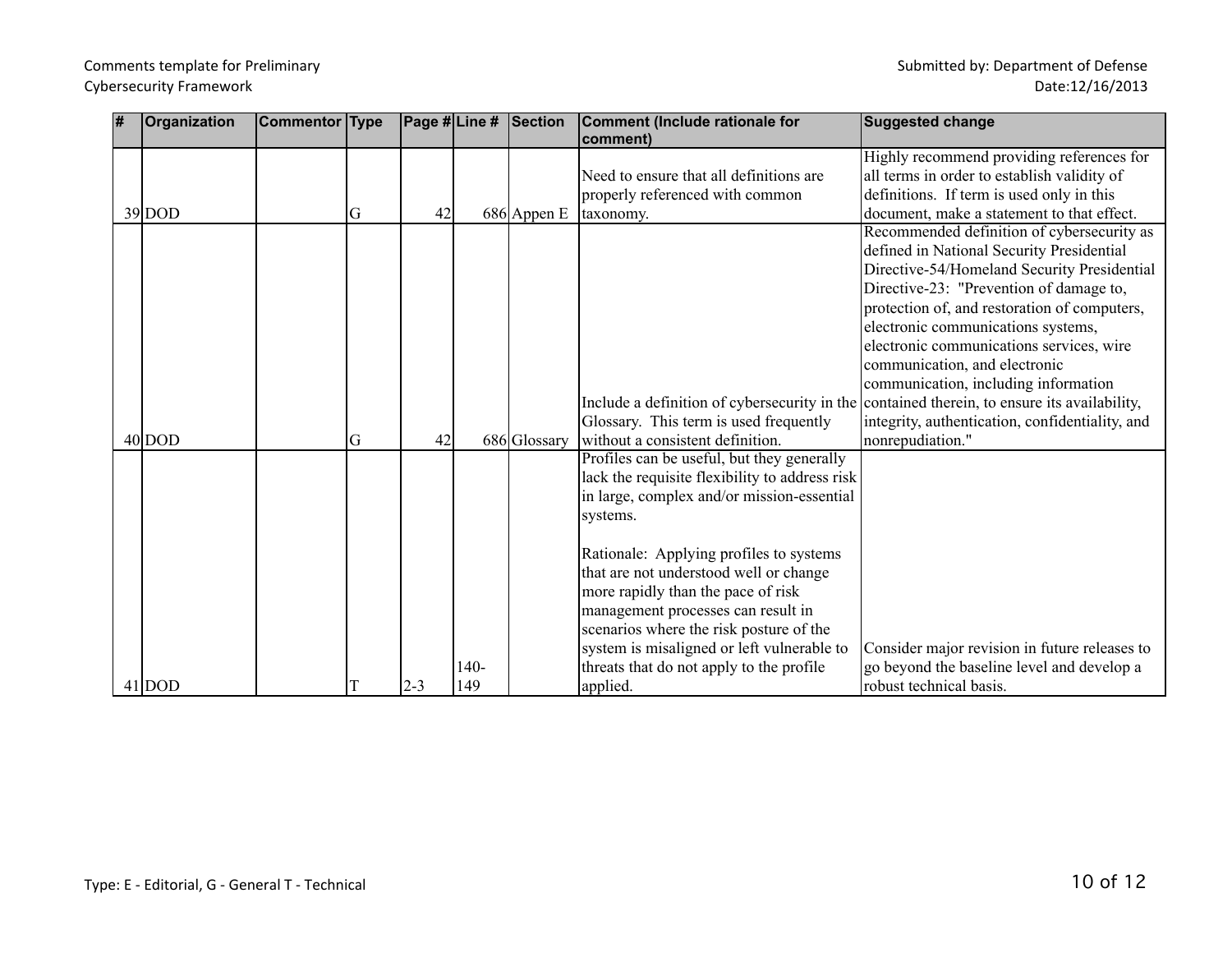#### Comments template for Preliminary and the state of the state of Defense Submitted by: Department of Defense Cybersecurity Framework

| 1# | Organization | <b>Commentor Type</b> |   |         |        | Page #Line # Section | Comment (Include rationale for                   | <b>Suggested change</b>                                                               |
|----|--------------|-----------------------|---|---------|--------|----------------------|--------------------------------------------------|---------------------------------------------------------------------------------------|
|    |              |                       |   |         |        |                      | comment)<br>Appendix C should identify areas for |                                                                                       |
|    |              |                       |   |         |        |                      | improvement in existing areas that are           |                                                                                       |
|    |              |                       |   |         |        |                      | already implementable and achievable.            |                                                                                       |
|    |              |                       |   |         |        |                      |                                                  | Consider being more prescriptive and specific                                         |
|    |              |                       |   |         |        |                      | Rationale: Future collaboration with             | about fundamental protections and existing                                            |
|    |              |                       |   |         |        |                      | particular sectors and standards                 | mitigations that could address shortfalls in the                                      |
|    |              |                       |   |         |        |                      | organizations should also emphasize and          | areas identified. The Framework should                                                |
|    |              |                       |   |         |        |                      | address items that can be implemented            | encourage more aggressive, rapid response                                             |
|    |              |                       |   |         | 493-   |                      | now, but are not working as well as may          | and compliance for this work and the work                                             |
|    | $42 $ DOD    |                       | G | 36-39   | 645    |                      | have been envisioned.                            | that still needs to be done.                                                          |
|    |              |                       |   |         |        |                      | The notional risk management information         |                                                                                       |
|    |              |                       |   |         |        |                      | and decision flows must acknowledge that         |                                                                                       |
|    |              |                       |   |         |        |                      | risk decisions are made at all levels within     |                                                                                       |
|    |              |                       |   |         |        |                      | an organization.                                 |                                                                                       |
|    |              |                       |   |         |        |                      |                                                  |                                                                                       |
|    |              |                       |   |         |        |                      | Rationale: Final risk decisions do flow up       |                                                                                       |
|    |              |                       |   |         |        |                      | to senior management for decision. The           |                                                                                       |
|    |              |                       |   |         |        |                      | information usually does not account for         |                                                                                       |
|    |              |                       |   |         |        |                      | trade space decisions regarding                  |                                                                                       |
|    |              |                       |   |         |        |                      | cybersecurity. The true impact is more           |                                                                                       |
|    |              |                       |   |         |        |                      | likely to be well understood at                  |                                                                                       |
|    |              |                       |   |         |        |                      | implementation levels lower in the               | Discuss and depict the fact that risk decisions                                       |
|    |              |                       |   |         | $313-$ |                      | organization, which will determine the           | and impacts occur at all levels within an                                             |
|    | $43 $ DOD    |                       |   | $8 - 9$ | 317    |                      | actual outcome during an event.                  | organization.                                                                         |
|    |              |                       |   |         |        |                      | The framework must provide a reference           | Add annex with a use case to demonstrate                                              |
|    | $44 $ DOD    |                       | G |         |        |                      | implementation                                   | implementation using the framework                                                    |
|    |              |                       |   |         |        |                      |                                                  |                                                                                       |
|    |              |                       |   |         |        |                      | Resiliency is not emphasized in this             |                                                                                       |
|    |              |                       |   |         |        |                      | document. Although SP 800-53 is                  |                                                                                       |
|    |              |                       |   |         |        |                      | referenced, resiliency needs to be in the        |                                                                                       |
|    |              |                       |   |         |        |                      | forefront in this framework. Organizations       |                                                                                       |
|    |              |                       |   |         |        |                      | need to plan for degraded cyber conditions       |                                                                                       |
|    |              |                       |   |         |        |                      | to avoid potential loss. This is critical to     |                                                                                       |
|    | $45 $ DOD    |                       | G |         |        |                      |                                                  | private, public and government networks. Add resiliency information in the framework. |